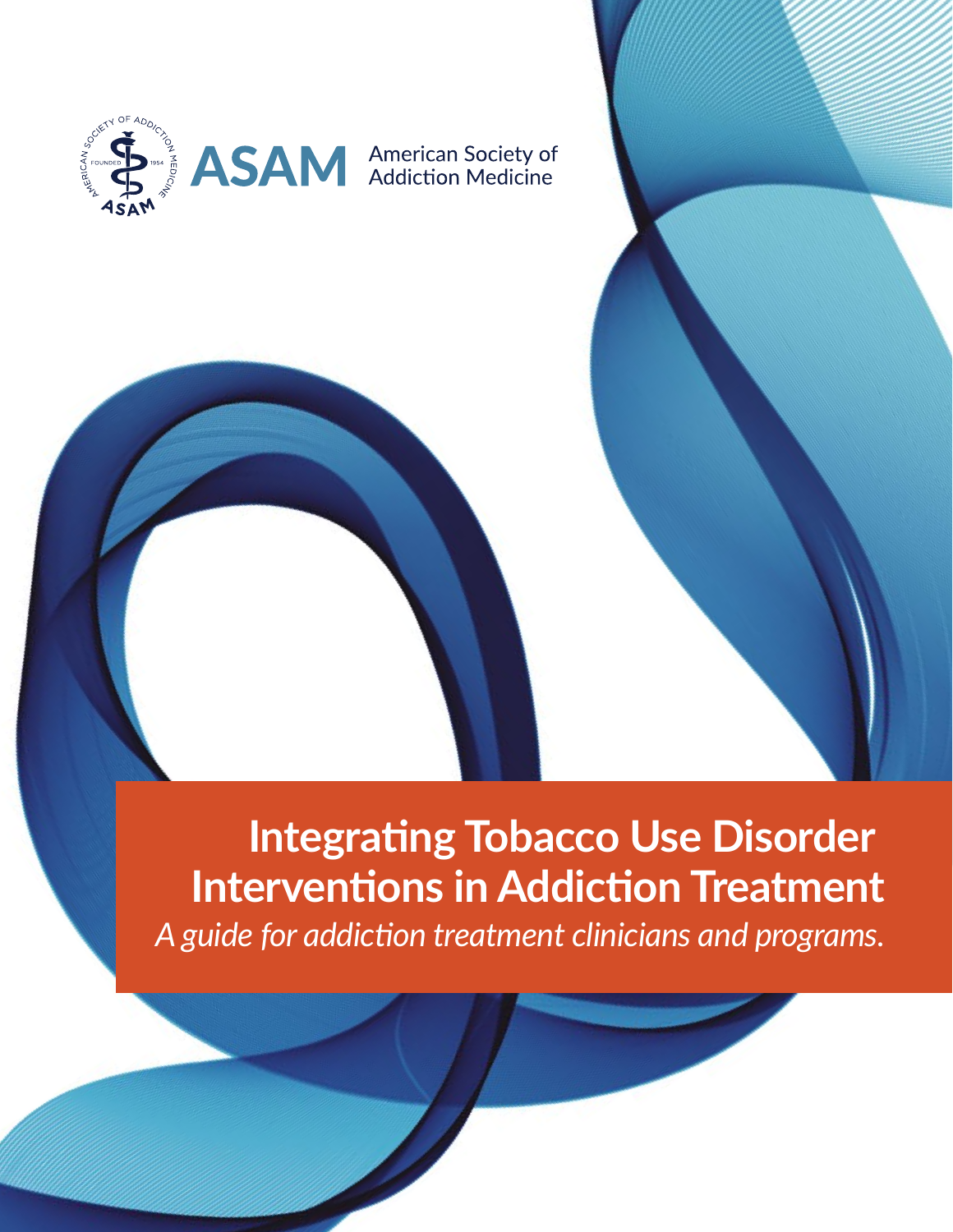#### Literature Review & Funding

Funding for this guidance was provided by the University of California San Francisco (UCSF) Smoking Cessation Leadership Center. The Tobacco Guidance Committee members, listed below, applied and were selected by ASAM's Quality Improvement Council (members listed below). A targeted literature review was conducted on the evidence regarding the treatment of tobacco use disorder during addiction treatment and was used to inform the deliberations of the committee. The final document was reviewed and approved by the ASAM Quality Improvement Council.

#### Tobacco Cessation Guidance Committee

Alta DeRoo, MD, FASAM Susan K. Blank, MD Lori D. Karan, MD, DFASAM, FACP Michael Weaver, MD, DFASAM

#### ASAM Quality Improvement Council

Ken I. Freedman, MD, MS, MBA, FACP, AGAF, DFASAM *(Chair)* Michael P. Frost, MD, DFASAM, FACP R. Jeffrey Goldsmith, MD, DLFAPA, DFASAM Barbara Herbert, MD, DFASAM Margaret Jarvis, MD, DFASAM Navdeep Kang, Psy.D. Tami Mark, PhD, MBA P. Stephen Novack, DO Sandrine Pirard, MD, PhD, MPH, FAPA, FASAM Melissa B. Weimer, DO, MCR, FASAM

#### ASAM Staff & Author Contribution

Literature Search and Evidence Summary: Annie Kleykamp, PhD, Sarah Pocock, and Taleen Safarian First Draft: Annie Kleykamp, PhD and Maureen Boyle, PhD Revisions: Expert Committee (Drs. DeRoo, Blank, Karan, Weaver), Quality Improvement Council, Annie Kleykamp, PhD, Maureen Boyle, PhD Final approval: Quality Improvement Council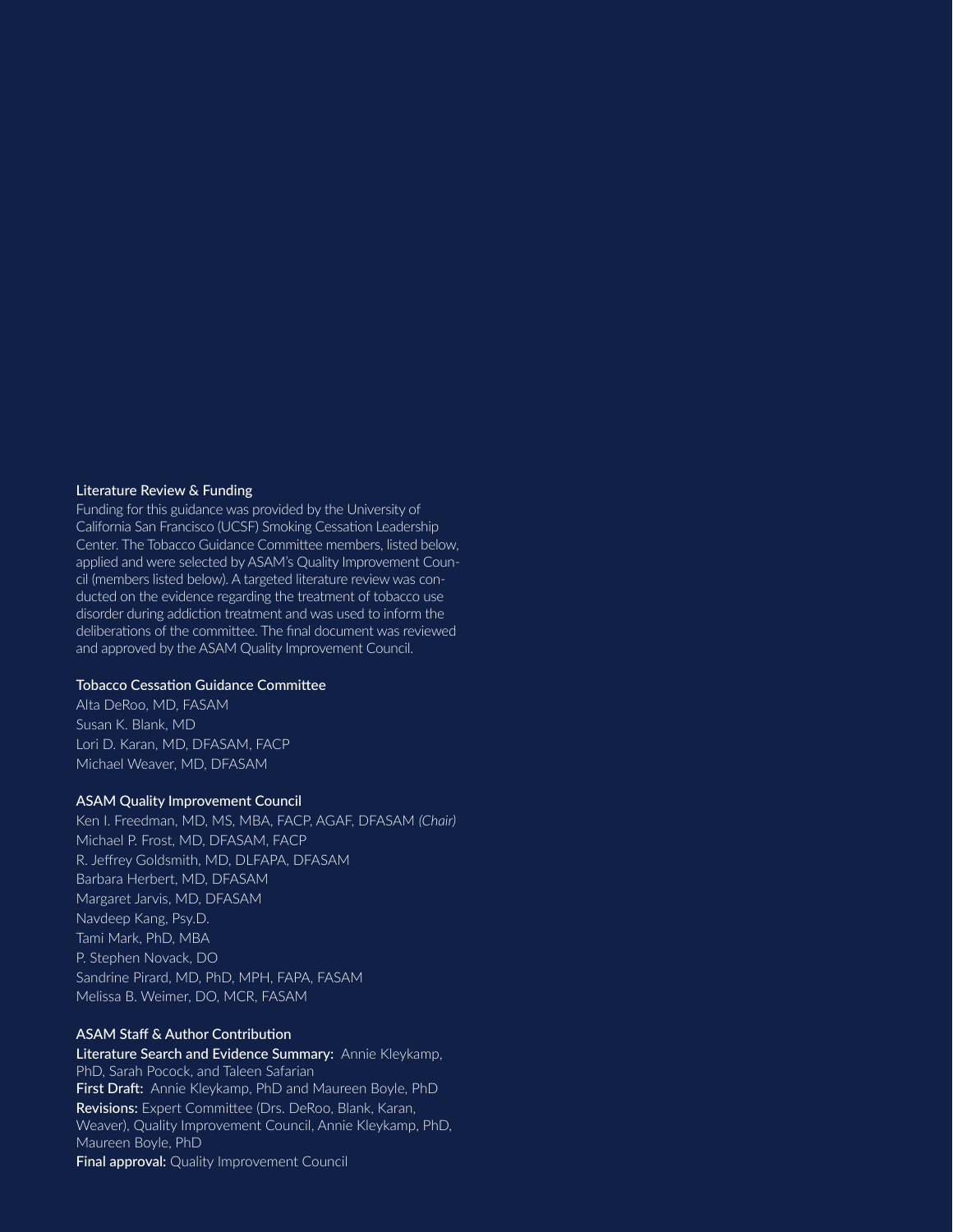# **Integrating Tobacco Use Disorder Interventions in Addiction Treatment**

*A guide for addiction treatment clinicians and programs.* 

# **Summary of Recommendations**

- **1. Screen all patients for tobacco use disorder**
- **2. Offer evidence-based treatment to all patients with tobacco use disorder**
- **3. Use motivational and harm reduction strategies for patients ambivalent about quitting**
- **4. Implement organizational policies to support treatment of tobacco use disorder**

# **Background**

Between 65-87% of patients in addiction treatment smoke tobacco, compared to about 21% of the general population.<sup>3</sup> These high rates of tobacco use contribute to significant patient suffering and early death.<sup>4</sup> Over 53% of people with substance use disorder (SUD) die of tobacco-related causes. Most of these deaths occur before age 60, while only about 30% of the general population die of tobacco-related deaths and typically after age 70.<sup>5</sup> Highly effective interventions that target tobacco use are available; however, they are *not* sufficiently integrated into addiction treatment programs.<sup>6</sup>

**Over 53% of people with substance use disorder (SUD) die of tobaccorelated causes.**

Common misconceptions have limited the use of tobacco use disorder interventions in addiction treatment settings.<sup>7-9</sup> Many clinicians mistakenly believe that encouraging patients to address their tobacco use disorder may disrupt the treatment for other SUDs.<sup>7</sup> However, research has clearly demonstrated the efficacy of treating tobacco use disorder in parallel with other SUDs.<sup>8,10-12</sup>

Providing evidence-based treatment for tobacco use disorder during addiction treatment is associated with a 25% increased likelihood of long-term abstinence from alcohol and illicit drugs.<sup>8</sup> Yet, in a recent national-level survey study, only 64% of the patients in substance use disorder (SUD) treatment were screened for tobacco use, and less than one in four facilities offered evidence-based pharmacotherapies to help them quit tobacco.<sup>13</sup>

Continued tobacco use corresponds to poorer addiction treatment outcomes, including a higher likelihood of relapse to substance use.14 The integration of tobacco-related services into addiction treatment can improve treatment outcomes, promote recovery, and reduce the wellestablished harms of ongoing tobacco use, including tobacco-related death and disease.15

**Patients in addiction treatment are 3-4 X more likely to smoke than the general population.**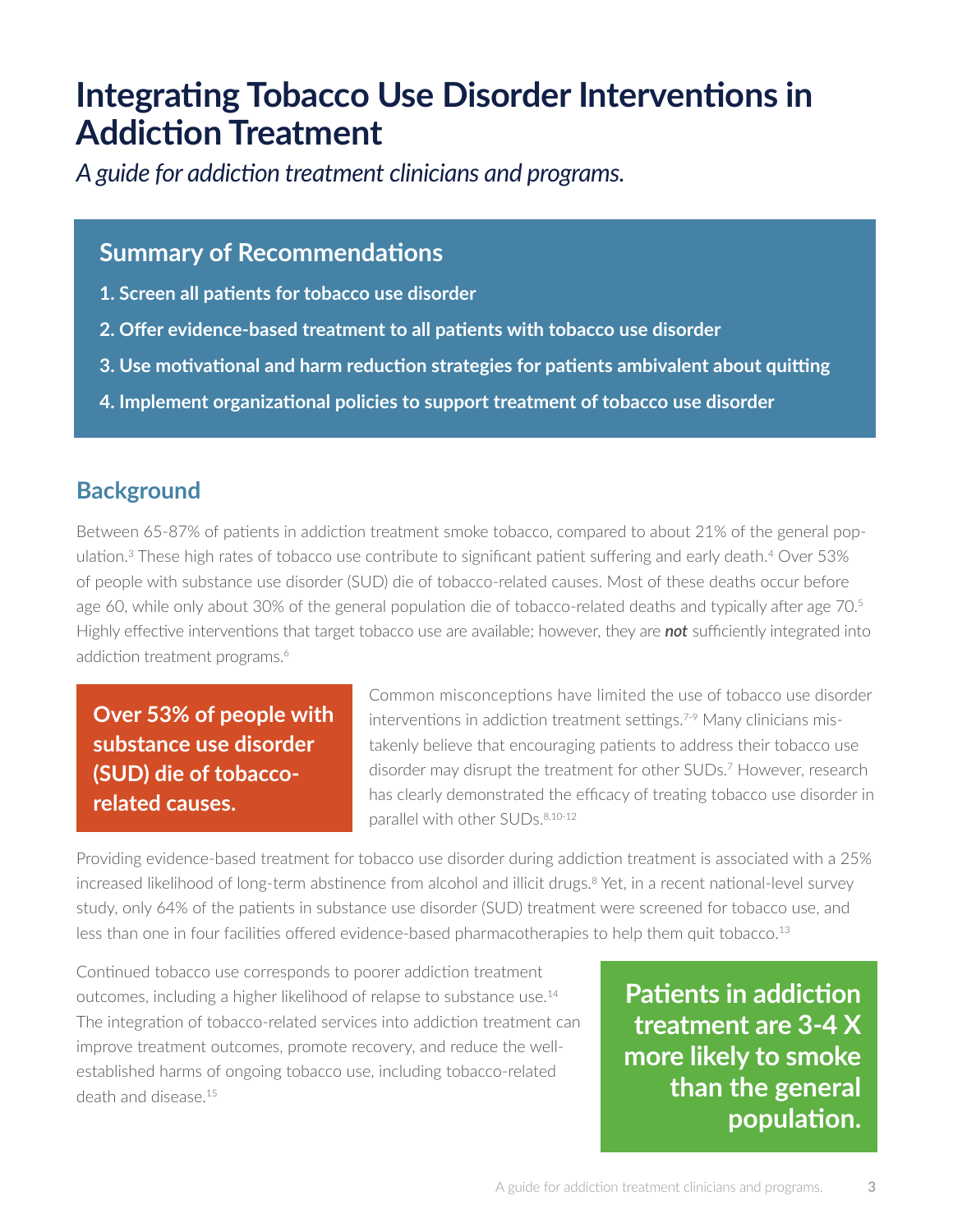## **Recommendations**

# **Screen all patients for tobacco use.**

Patients entering addiction treatment should be screened for nicotine and tobacco use. For patients who screen positive, nicotine and tobacco use history should be assessed, accounting for all types of nicotine and tobacco product use, as defined in Table 1. In addition, the duration and frequency of use, prior quit attempts, and motivation to quit/stage of change should be reviewed.

Validated tools for determining physical nicotine dependence include the Fagerstrom Test of Nicotine Dependence, the Minnesota Withdrawal Scale, or the Nicotine Withdrawal Symptom Scale. Biochemical testing for combustible tobacco products includes carbon monoxide breath testing.1

# **Offer evidence-based tobacco cessation treatment to all patients with tobacco use disorder.**

#### Address tobacco-related problems and goals in treatment planning.

**Treatment providers and programs should address tobacco use in treatment planning as they would treatment of any other substance.**

Treatment providers and programs should address tobacco use in treatment planning as they would treatment of any other substance. Part of engaging patients with a tobacco use disorder should include providing brief, friendly, and unambiguous advice to stop tobacco use completely. Patients should be educated that tobacco use disorder is treatable, and those that are interested in quitting should be assisted with developing a treatment and relapse prevention plan, including setting a target quit date if the patient is ready.

#### Provide barrier-free access to evidence-based tobacco cessation interventions.

Advising patients to stop tobacco use without providing evidence-based interventions is not sufficient. For all people who use tobacco products and are willing to engage in treatment, we recommend pharmacologic therapy (i.e., nicotine replacement therapy/NRT, varenicline, and bupropion) and behavioral interventions (e.g., cognitive behavioral therapy, contingency management).16,17 These evidence-based tobacco use disorder interventions are applicable to all types of tobacco product use, as represented in Table 1.<sup>10,11,17</sup>

Telehealth visits should be considered for patients who find it difficult to attend face-to-face meetings and who would be more likely to engage through virtual interactions.18 Providers should also consider providing guidance regarding stress management, nutrition, and recovery supports available in the community.

Pharmacological treatments are recommended as front-line treatments for tobacco use disorder (see Table 2). All licensed forms of nicotine replacement therapy (NRT; gum, transdermal patch, nasal spray, inhalator, and sublingual tablets/lozenges) increase the rate of quitting smoking by 50% to 60%, regardless of setting.19 Rates of cessation for varenicline (Chantix) are similar.<sup>20</sup> Tobacco cessation pharmacotherapies can be combined to increase their effectiveness.<sup>20-22</sup> For example, patients may benefit from NRT in combination with varenicline or bupropion.<sup>23</sup>

In addition, patients may benefit from a combination of different types of NRT.24 A recent Cochrane Review found that there is high-certainty evidence that using combination NRT, a long acting-form (patch) plus a short-acting form (i.e., nicotine gum) is more effective than a single-form of NRT.22 At a minimum, all programs should be able to recommend the gum, patch, and lozenge because these medications can be purchased over-the-counter. Programs that are unable to offer tobacco use disorder treatment should assist patients with accessing appropriate care.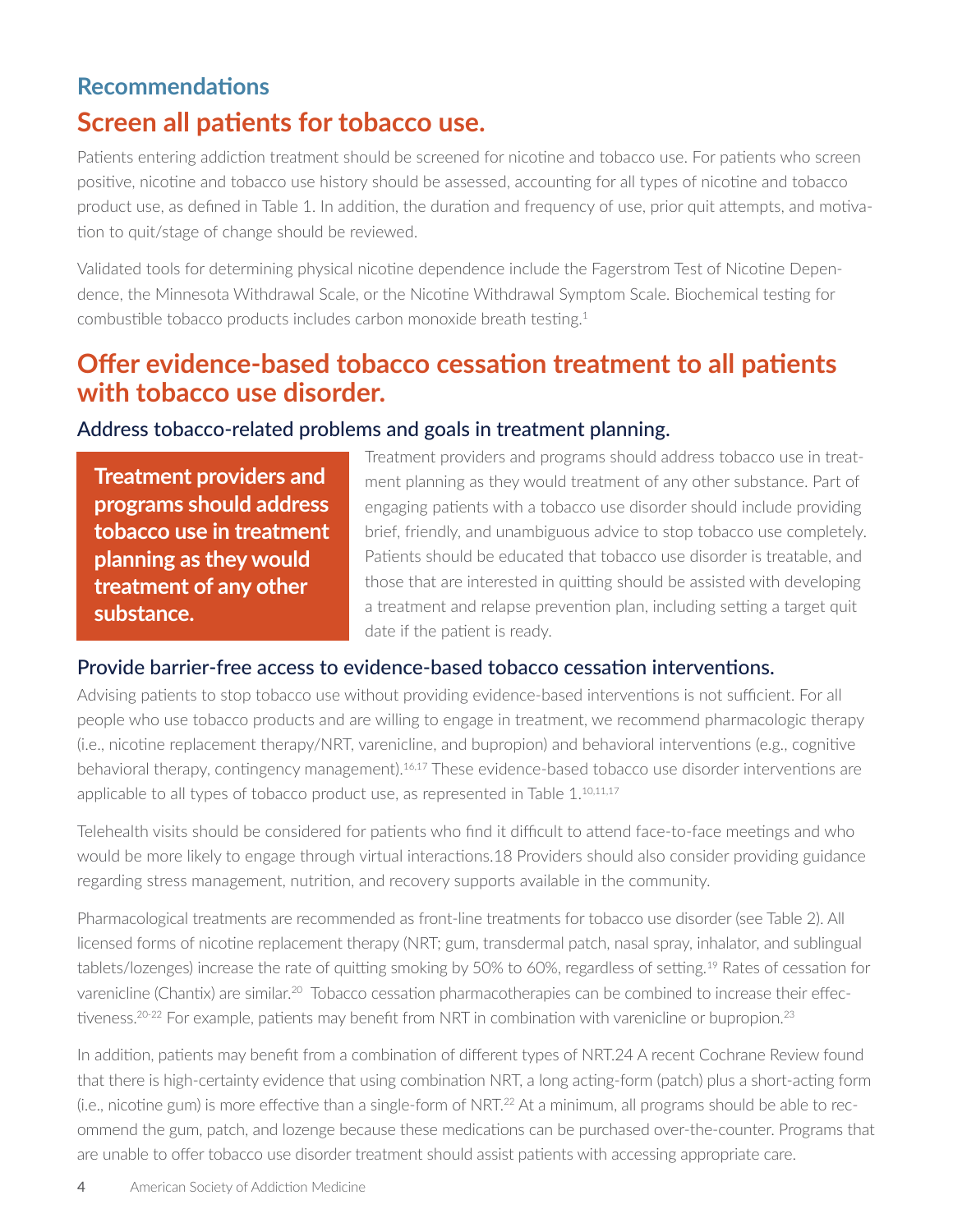## Correct misconceptions about tobacco use disorder and addiction treatment.

Patients might be concerned that quitting tobacco could disrupt their efforts to stop other substance use. These beliefs are not supported by evidence, which demonstrates that tobacco cessation can help, not hinder, addiction treatment interventions.<sup>8,9,17</sup> Clinicians should educate patients on the effectiveness of concurrent treatment for tobacco use disorder and other SUDs.

A common misconception among the general public, as well healthcare providers, is that nicotine directly contributes to cancer and cardiovascular disease.25 While nicotine is the addictive component of tobacco, it is the carcinogens and carbon monoxide produced in the combustion of tobacco that overwhelmingly cause tobacco-related disease and death.<sup>26</sup> Misconceptions about nicotine's harms contribute to under-use of NRT. Providing clients with educational materials on

**Tobacco cessation can help, not hinder, addiction treatment interventions.**

tobacco and secondhand smoke and ways to stop using tobacco can help to correct these misconceptions. The National Cancer Institute has developed a helpful resource on myths about nicotine replacement therapy that is a helpful guide for patients and staff [\(https://smokefree.gov/sites/default/files/pdf/mythsaboutNRTfactsheet.pdf\)](https://smokefree.gov/sites/default/files/pdf/mythsaboutNRTfactsheet.pdf).

## Emerging strategies.

Testing for nicotine metabolites, specifically the ratio of 3'hydroxycotinine/cotinine metabolite, can be used to measure rate of nicotine metabolism which can inform treatment planning. For example, normal nicotine metabolizers have a greater chance of quitting with varenicline compared with the nicotine patch. The current use of this strategy is limited by the cost of the assays and the feasibility of sample collection.<sup>1,2</sup>

## Assess tobacco-related comorbid health conditions.

Tobacco use is associated with a range of chronic health conditions, including cancer, chronic obstructive pulmonary disease (COPD), heart disease, and diabetes.<sup>26</sup> Consistent with the ASAM Criteria, patients should have a complete biopsychosocial assessment, and treatment for acute and chronic biomedical and psychiatric conditions should be integrated into addiction treatment. All patients presenting for addiction treatment who have ongoing tobacco use should be educated on the harms of such use, and appropriate medical follow-up should be coordinated. Intensive treatment services may be indicated to support tobacco cessation treatment in patients who have difficulty quitting despite being at risk for severe, life-threatening consequences of tobacco use.

## Considerations for special populations.

Interventions for tobacco use disorder can improve the health and well-being of all patients, including special populations such as adolescents, pregnant women, and patients with obesity.

• Adolescents. All adolescents should be screened for tobacco use routinely. The interventions that are most effective in adolescents include individual counseling, motivational enhancement, and cognitive-behavioral therapy (CBT).<sup>27</sup> Young tobacco users might benefit from online cessation support resources provided by the National Institutes of Health (https://teen.smokefree.gov/). Given the effectiveness of pharmacotherapy for adults and the severe harms of tobacco use disorder, the American Academy of Pediatrics recommends that providers consider off-label pharmacotherapy for youth who are moderately or severely addicted.<sup>28</sup> Similar to adults, if youth are not ready to quit, providers should discuss strategies for reducing tobacco use and related harms and incorporate motivational enhancement strategies into the patient's treatment plan.<sup>29</sup> Lastly, strategies targeting young people who use tobacco should consider both individual and environmental factors, including tobacco use among peer groups and family members.30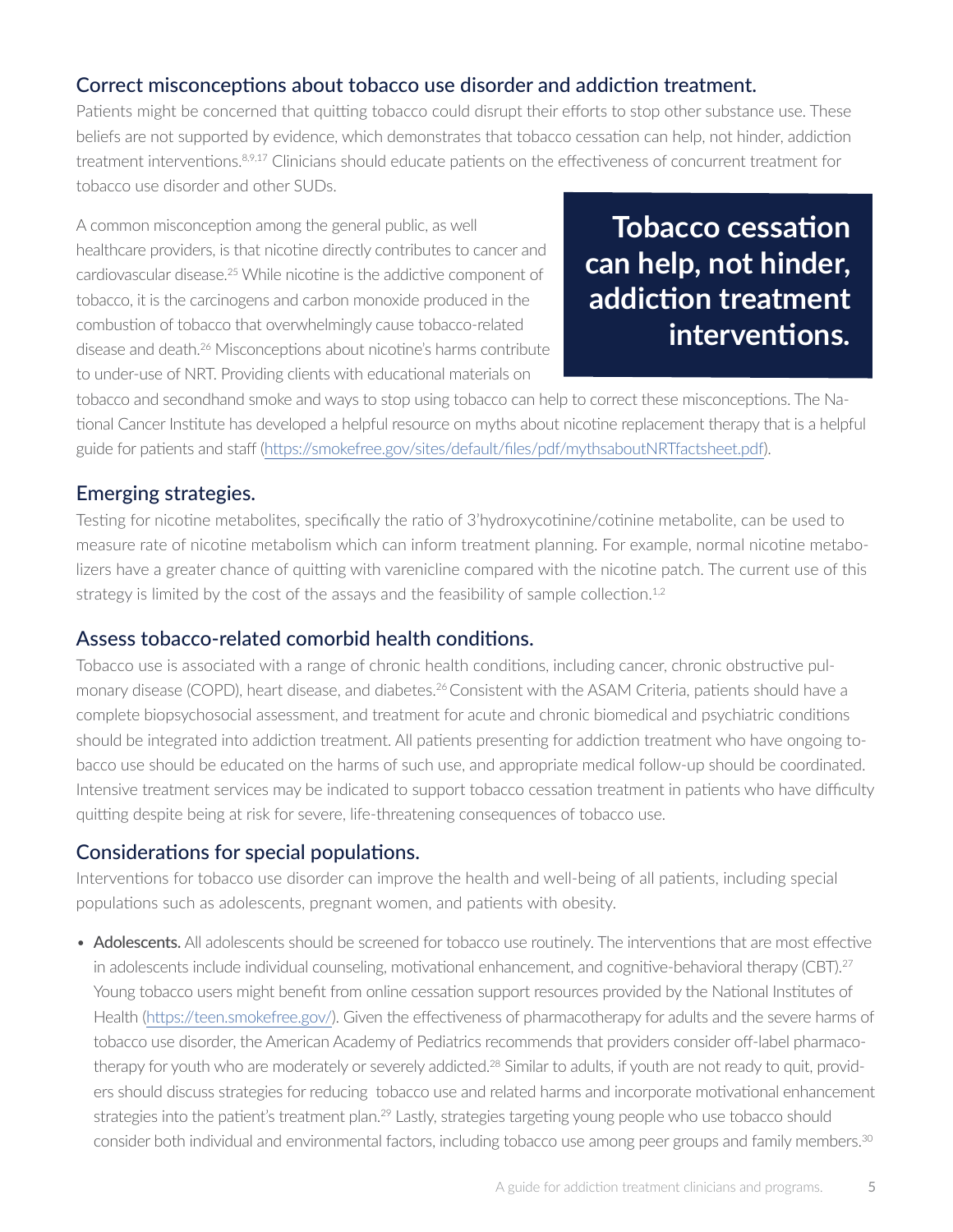- Pregnant Patients. Smoking during pregnancy is a major risk factor for preterm birth and low birth weight, increasing the risk for serious health problems and infant death. As recommended by the American College of Obstetricians and Gynecologists, pregnant women who use tobacco products should be offered individualized care that may include psychosocial, behavioral, and pharmacotherapy interventions.31 Use of nicotine replacement therapy should be considered only after a detailed discussion with the patient of the known risks of continued tobacco use, the possible risks of nicotine replacement therapy, and the need for close monitoring. If nicotine replacement therapy is used, it should be with the clear goal of quitting smoking.
- Patients with Overweight or Obesity. Approximately two-thirds of people seeking treatment for tobacco use disorder are overweight or obese, and those who quit smoking gain an average of 9 lbs over five years, compared with 3.3 lbs for those who do not quit. Patients with overweight or obesity prior to quitting tobacco use are at the greatest risk for weight gain. Patients with overweight or obesity are likely to benefit from personalized weight-management programs and the use of medications such as bupropion to help prevent weight gain during cessation attempts.32

#### Track patient progress and modify treatment plans accordingly.

Patients who have stopped tobacco use should be monitored for relapse. Carbon dioxide testing, using a portable breathalyzer, can be used to confirm abstinence from smoked tobacco. Relapse to smoking after a quit attempt is most likely in the first few weeks after stopping, and decreases rapidly over time.<sup>33</sup> When a patient returns to tobacco use, their treatment plan should be updated. More intensive treatment may be indicated, including the addition of combination pharmacotherapy, intensification of treatment (e.g., increasing the dose of nicotine replacement therapy), and/or psychosocial interventions to address relapse triggers.

# **Use motivational and harm-reduction strategies for patients ambivalent about quitting.**

## Motivational interviewing should be used to support patients that are ambivalent about stopping nicotine or tobacco use.

The tailoring of interventions to the patient's stage of change is essential for supporting patients in reducing or stopping their use of tobacco products. Motivational interviewing can increase readiness for those not yet ready to quit.<sup>34</sup>

**Offering pharmacotherapy to patients considering quitting or reducing smoking can increase self-efficacy and empower patients to quit.** 

Some patients may be interested in reducing their tobacco use rather than quitting tobacco use.35 Individuals considering quitting or reducing smoking should be offered the option of initiating pharmacotherapy rather than waiting until they are ready to stop tobacco use completely.<sup>23,35-37</sup> This strategy can help patients decrease tobacco use, increase self-efficacy, and become familiar with available tools to enable future quit attempts.

#### Utilize harm reduction principles to reduce harms associated with tobacco use.

Harm reduction principles can be utilized to educate ambivalent patients on the relative harm of different tobacco products. These strategies seek to motivate patients to stop or reduce their use of combustible tobacco products, the most harmful form of nicotine delivery. Non-combustible forms of nicotine, including NRT, snus, and ENDS, while not completely safe, expose the patient to far less harmful constituents and do not deliver carbon monoxide.<sup>38</sup> Patients who continue to use tobacco should be empowered and encouraged to minimize the use of combustible tobacco products, which are most harmful to their health<sup>39</sup>, as shown in Figure 1.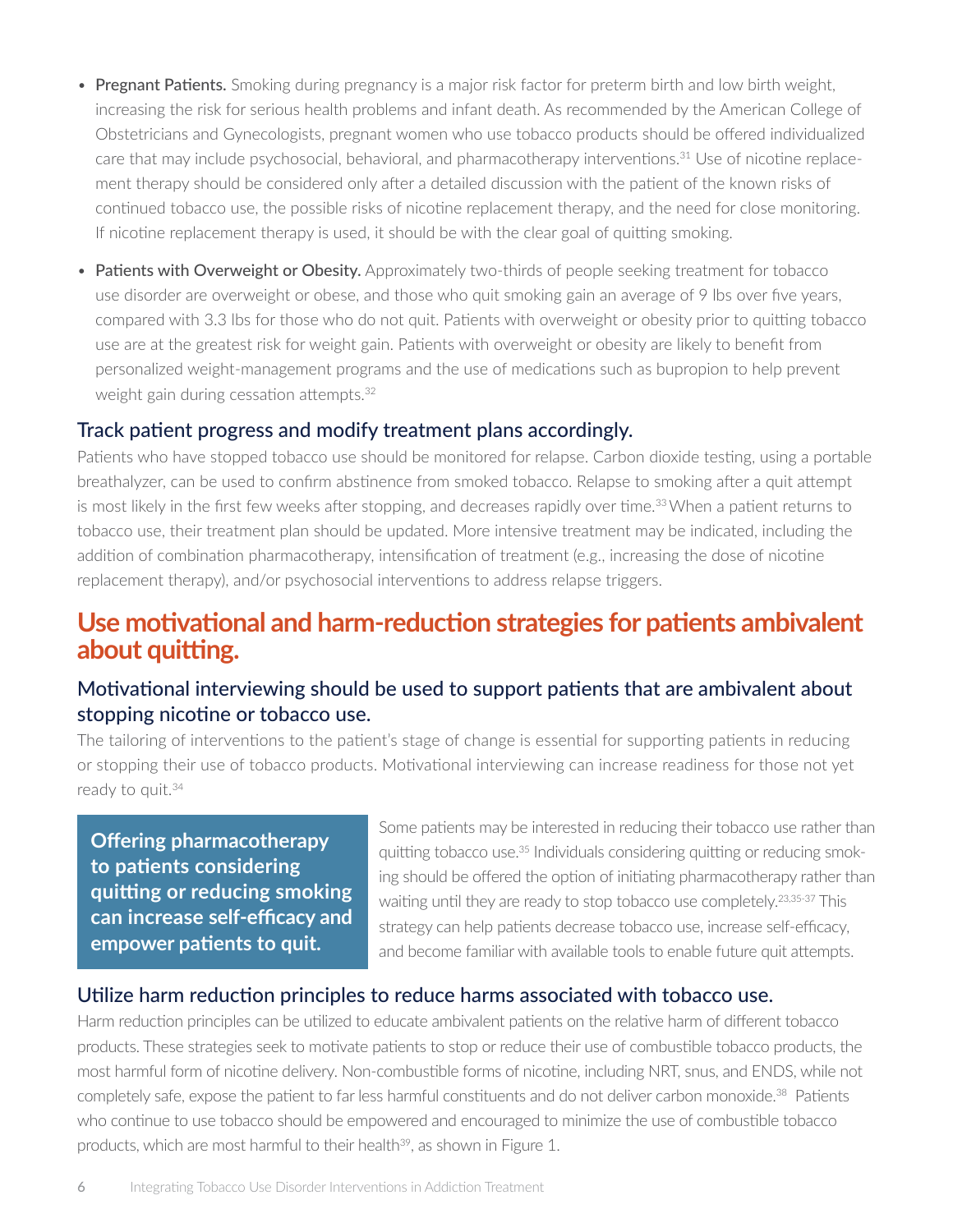There is ongoing controversy over the potential effectiveness of ENDS for aiding smoking cessation. Some ENDS products may help to reduce the use of combustible cigarettes and their associated harms.40-42 However, these products have not been approved as safe and effective medical interventions for tobacco use disorder in the United States.

Patients who use vaping devices, particularly those who vape marijuana, should be informed of the risks for lung injury. In 2019 there was a sharp increase in patients hospitalized because of lung injury related to vaping. The CDC recommends "that people not use THC-containing e-cigarette, or vaping, products, particularly from informal sources like friends, family, or in-person or online dealers."

If smokers want to try ENDS, they should be encouraged to switch completely as the dual use of ENDS and combustible cigarettes may undermine efforts at cessation.<sup>39</sup> For patients that exclusively use ENDS, motivational interviewing





should still be used to promote cessation and to prevent the patient from relapsing to combustible cigarettes.

# **Implement organizational policies to support tobacco cessation.**

## Implement tobacco-free policies in addiction treatment settings.

Facilities and grounds of addiction treatment need to be made tobacco-free for all patients, staff, and visitors. Tobacco-free grounds can promote quitting and increase the use of pharmacotherapy among patients.<sup>43</sup> Multiple states and the Veterans Healthcare Administration now require tobacco-free grounds for most substance use facilities.44,45 In addition, the state of California passed a bill in 2021 that requires that certified addiction treatment programs assess all patients for the use of tobacco products at the time of intake, educate them about how continued use could affect their recovery, and offer treatment or referral for treatment to quit smoking.<sup>46</sup> Other states are encouraged to consider implementing similar regulations.

Incentives can also be used to encourage programs to become tobacco-free. For example, accrediting bodies could incorporate standards for tobacco-free facilities in accreditation and certification programs.

#### Educate and train staff to support tobacco-free policies.

The implementation of tobacco-free policies can be challenging.<sup>45,47,4</sup>8 Staff and patient tobacco use are related and sometimes include shared smoke breaks.<sup>49,50</sup> In addition, addiction treatment staff might have misconceptions about the benefits of smoke-free settings and tobacco use disorder interventions.<sup>6</sup> Educating employees at all levels within the facility on the need for a tobacco-free treatment environment is critical for supporting such policies.

A recent systematic review found that addiction treatment providers often felt they lacked training and resources for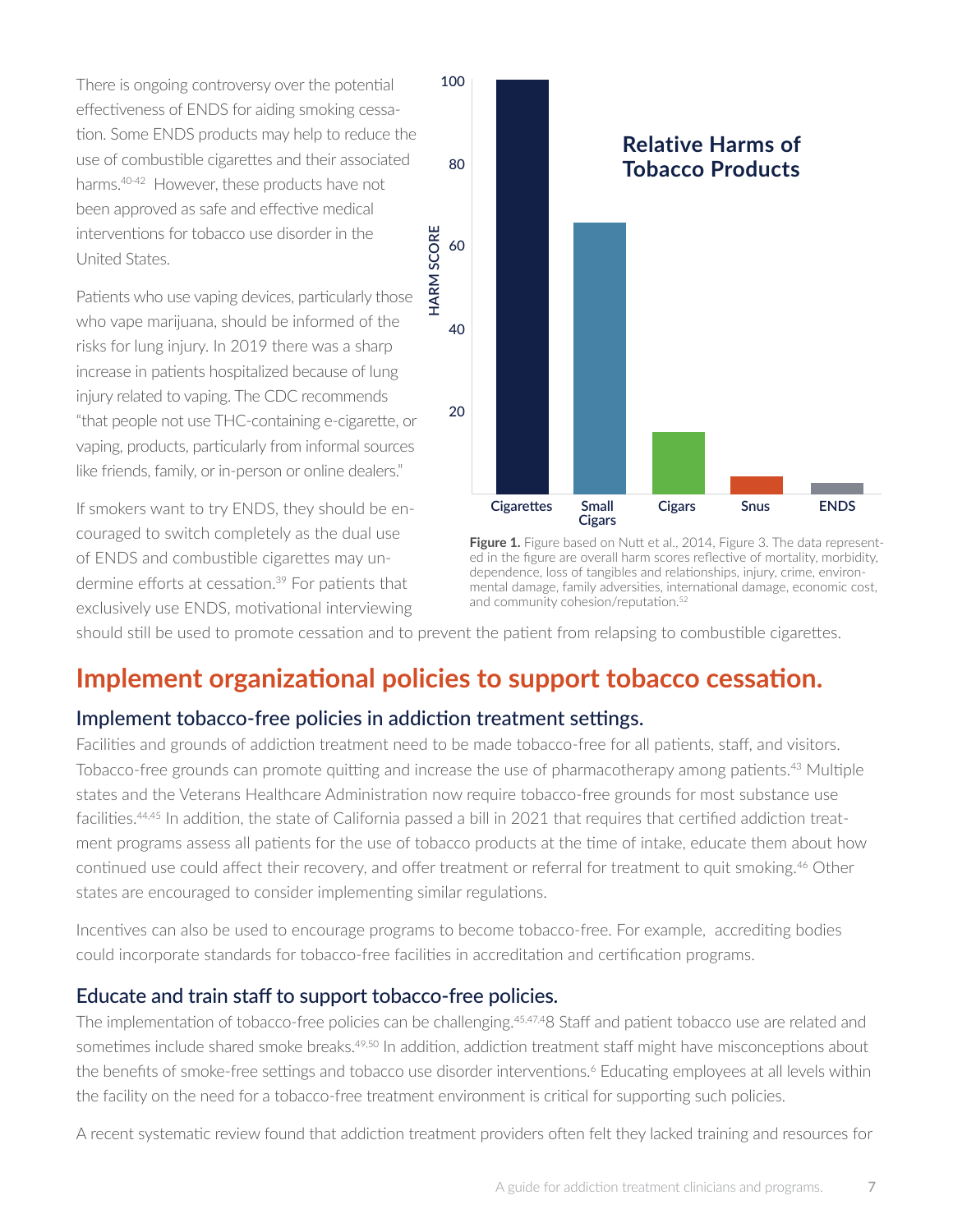supporting smoking cessation.<sup>7</sup> Training designed to support tobacco-free work environments, to address misconceptions around nicotine and tobacco use, and to support the consistent delivery of tobacco use disorder interventions can be integrated into staff orientation and ongoing education requirements.

## Organizational Change Strategies.

Addiction treatment providers and programs, as well as policymakers, can take key steps to support tobacco use disorder care in addiction treatment settings, as outlined in the table below.<sup>47</sup> A variety of organizational change strategies have been designed for implementing tobacco-free policies, as described in a recent systematic review.<sup>47</sup>

#### **1. Identify staff who will provide tobacco use disorder care**

• Include tobacco use disorder interventions among the defined duties of staff members

| 2. Educate and train staff on:<br>• How to screen for tobacco use<br>• How they can support the treatment of<br>tobacco use disorder under their scope<br>of practice<br>• The efficacy of providing tobacco use<br>disorder interventions during addiction<br>treatment<br>• The importance of aligning organizational<br>policies to support quitting tobacco use<br>• The role of all staff in creating an environ-<br>ment supportive of quitting tobacco use | 3. Integrate tobacco use disorder treatment<br>throughout the workflow, including:<br>• Screening all patients for tobacco use<br>• Educating patients who use tobacco on<br>treatment options<br>• Providing barrier-free access to evidence-<br>based tobacco use disorder treatment<br>• Update marketing and other patient-<br>facing materials to incorporate positive<br>messaging about the benefits of tobacco<br>cessation during addiction treatment. |
|-------------------------------------------------------------------------------------------------------------------------------------------------------------------------------------------------------------------------------------------------------------------------------------------------------------------------------------------------------------------------------------------------------------------------------------------------------------------|-----------------------------------------------------------------------------------------------------------------------------------------------------------------------------------------------------------------------------------------------------------------------------------------------------------------------------------------------------------------------------------------------------------------------------------------------------------------|
| 4. Implement facilty-wide "tobacco-free"<br>policies<br>• Ensure staff have access to evidence-based<br>tobacco use disorder treatment services<br>• Organizations should consider how<br>employee assistance programs can<br>support staff with tobacco use disorder                                                                                                                                                                                             | 5. Evaluate progress, including:<br>• The percentage of patients who are screened<br>for tobacco use<br>• The percentage of patients with tobacco use<br>disorder who are offered treatment<br>• The percentage of patients who initiate<br>tobacco use disorder treatment<br>• Changes in patient tobacco use                                                                                                                                                  |
| 6. Hold staff accountable<br>• Assess delivery of tobacco use disorder<br>care, and support of "tobacco-free" policies<br>in staff performance evaluations                                                                                                                                                                                                                                                                                                        | 7. Identify reimbursement strategies for<br>tobacco use disorder care, including<br>both pharmacotherapy and psychoso-<br>cial interventions                                                                                                                                                                                                                                                                                                                    |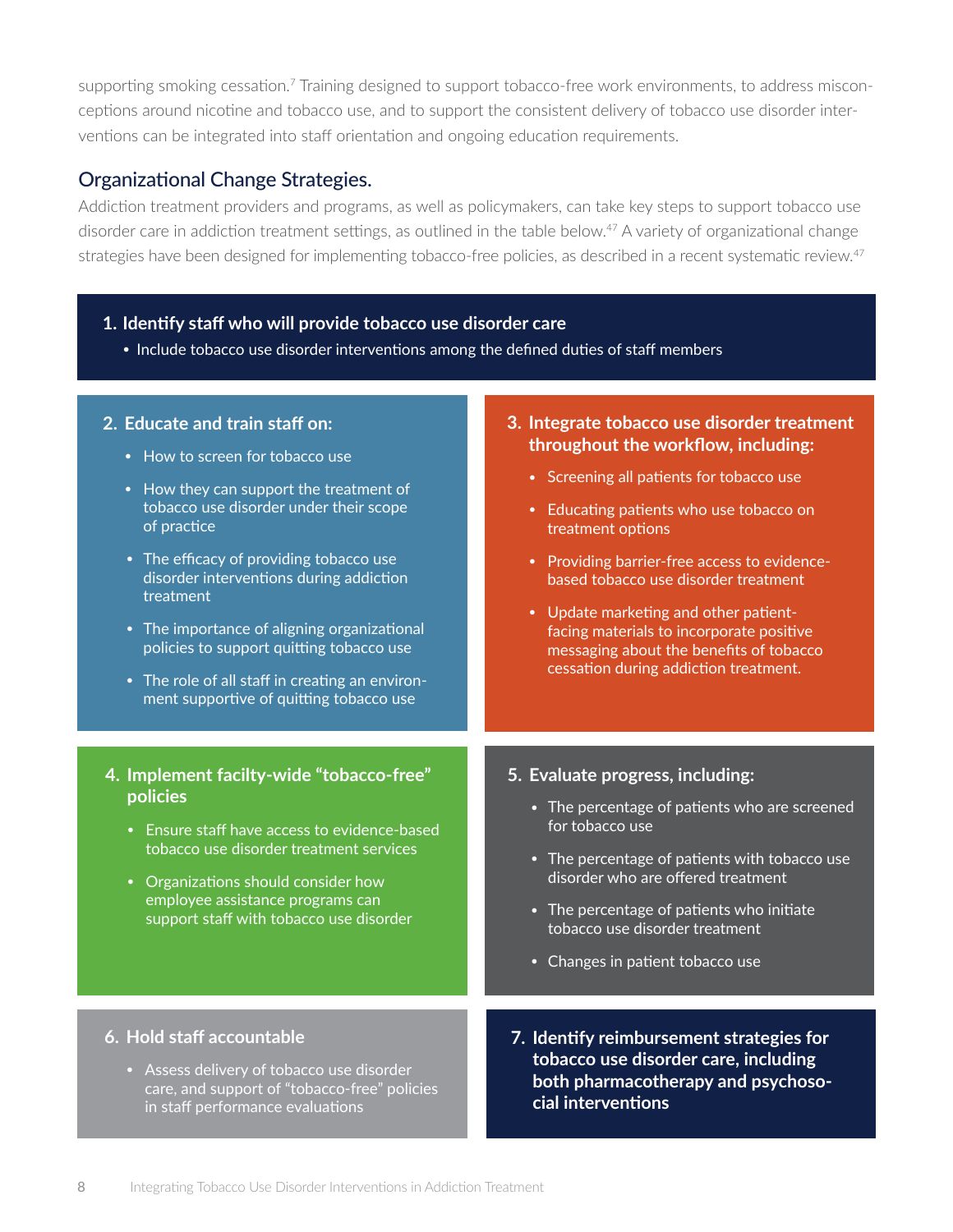## Recommendation for Policy Makers.

Policy makers also have a key role in supporting addiction treatment programs to implement tobacco-free policies that prohibit the use of all forms of tobacco, as described in Table 1. Some treatment programs may hesitate to implement tobacco-free policies because of the potential business impact. Requiring all addiction treatment programs in a state to be tobacco-free can ensure that treatment programs that seek to address tobacco use disorder do not have a competitive disadvantage. As some patients may cross state lines for treatment, policy makers should consider coordinating policies with nearby states.

The cost of implementing tobacco use disorder interventions should also be considered by policy makers. Tobacco use disorder screening and treatment services should be reimbursed by both public and private payers at all levels of care and intensities of treatment.

It is essential that all addiction treatment program patients and staff have access to evidence-based tobacco use disorder treatment. Policy makers should consider strategies for providing access to treatment at no cost.

| <b>Name</b>                                                  | <b>Description</b>                                                                                                                                                                                      |
|--------------------------------------------------------------|---------------------------------------------------------------------------------------------------------------------------------------------------------------------------------------------------------|
| <b>Tobacco Product*</b>                                      | Any product containing, made from, or derived from tobacco or<br>nicotine that is intended for human consumption, whether smoked,<br>heated, chewed, absorbed, dissolved, inhaled, snorted, or sniffed. |
| <b>Combustible Tobacco</b>                                   | Traditional cigarettes, cigars, pipes, roll-your-own cigarettes, hookah                                                                                                                                 |
| <b>Heated Tobacco</b>                                        | Heat-not-burn tobacco                                                                                                                                                                                   |
| <b>Smokeless Oral Tobacco</b>                                | Snus, snuff, pouches, loose-leaf, dissolvable products                                                                                                                                                  |
| <b>Electronic Nicotine Delivery</b><br><b>Systems (ENDS)</b> | Vaping or e-cigarettes                                                                                                                                                                                  |

#### **Table 1: Nicotine and Tobacco Product Descriptions**

Product descriptions are based on definitions provided by the U.S. Food and Drug Administration, the Tobacco Dependence Treatment Toolkit from the Chest Foundation, and the U.S. Preventive Services Task Force.

\*Tobacco products do not include products approved by the U.S. Food and Drug Administration for sale as a tobacco cessation product or for other therapeutic purposes where the product is marketed and sold solely for such an approved purpose (e.g., nicotine replacement therapy such as gum, patch, or lozenge).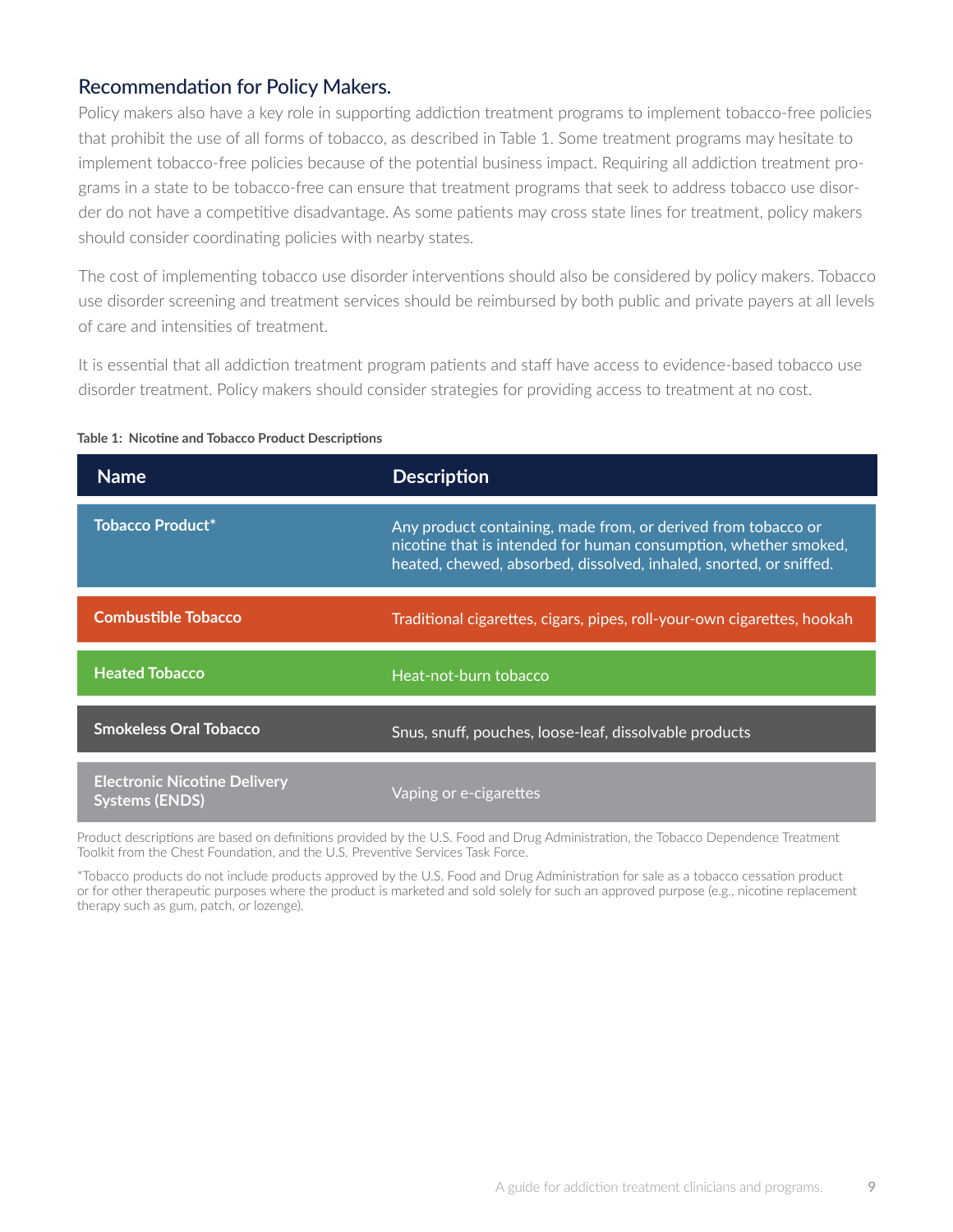#### **Table 2: FDA-Approved Tobacco Cessation Interventions**

|                                          | <b>Nicotine Replacement Therapies (NRT)</b>                                                                                                                                                                                                      |                                                                                                                                                                                                                                    |                                                                                                                                                                                                                                         |                                                                                                                                                    |                                                                                                 | <b>Other Therapies</b>                                                                                                                               |                                                                                                                                                                                                                                          |
|------------------------------------------|--------------------------------------------------------------------------------------------------------------------------------------------------------------------------------------------------------------------------------------------------|------------------------------------------------------------------------------------------------------------------------------------------------------------------------------------------------------------------------------------|-----------------------------------------------------------------------------------------------------------------------------------------------------------------------------------------------------------------------------------------|----------------------------------------------------------------------------------------------------------------------------------------------------|-------------------------------------------------------------------------------------------------|------------------------------------------------------------------------------------------------------------------------------------------------------|------------------------------------------------------------------------------------------------------------------------------------------------------------------------------------------------------------------------------------------|
| <b>Medication</b>                        | <b>Transdermal</b><br><b>Nicotine</b><br>Patch <sup>2</sup>                                                                                                                                                                                      | <b>Nicotine</b><br><b>Polacrilex</b><br>$g \text{u} \text{m}^2$                                                                                                                                                                    | <b>Nicotine</b><br>Lozenge <sup>2</sup>                                                                                                                                                                                                 | <b>Nicotine</b><br><b>Nasal Spray</b>                                                                                                              | <b>Nicotine</b><br><b>Inhaler</b>                                                               | <b>Bupropion</b><br>(SR or XL)<br>(Zyban,<br><b>Wellbutrin)</b>                                                                                      | <b>Varenicline</b><br>(Chantix,<br>Champix)                                                                                                                                                                                              |
| <b>Suggested</b><br>Regimen <sup>1</sup> | Transdermal<br><b>Nicotine</b><br>Patch $\leq$ 10<br>cig/d, start<br>with 14mg/d<br>x 6 wks or<br>longer; can<br>consider<br>increasing<br>dose up to<br>21mg/d<br>$>10$ cig/d,<br>start with<br>$21mg/d \times 6$<br>wks or longer<br>If needed | 1st cig $>30$<br>mins after<br>awakening.<br>$2$ mg/hr<br>1st cig $= < 30$<br>mins after<br>awakening,<br>$4$ mg/hr<br>If needed for<br>smokers $\leq$<br>$10$ cig/d, feel<br>comfortable<br>prescribing<br>$4mg$ gum <sup>4</sup> | 1st cig $>30$<br>mins after<br>awakening.<br>$2$ mg/hr<br>1st cig $= < 30$<br>mins after<br>awakening.<br>$4$ mg/hr<br>If needed for<br>smokers $\leq$<br>$10$ cig/d, feel<br>comfortable<br>prescribing<br>$4mg$ lozenges <sup>4</sup> | 1-2 sprays<br>per nostril/hr.<br>PRN.<br>Increase to<br>5 sprays per<br>nostril per hr<br>(max 80<br>sprays total) x<br>3 mos maxi-<br>$m \cdot 1$ | 4 puffs/min<br>$\times$ 20-30 mins<br>per cartridge<br>$= 1\frac{1}{2} - 2$ ciga-<br>rettes PRN | Days 1-3:<br>150mg po<br>qam<br>Day 4 to<br>12 weeks<br>(or end of<br>treatment <sup>5</sup> ):<br>150 <sub>mg</sub> SR<br>bid or 300mg<br>XL po gam | Start $\geq 1$<br>week before<br>target quit<br>date 0.5mg<br>po gam x<br>3 days then<br>0.5mg po bid<br>x 4days then<br>1 mg po bid<br>x 11 weeks<br>to 6 months.<br>Target quit<br>date can be<br>delayed or<br>extended if<br>needed. |

<sup>1</sup> Suggested regimens are based on the CHEST Foundation Tobacco Dependence Treatment Toolkit and are meant to provide general guidelines that can be individualized to each patient as needed (e.g., side effects, comorbid health conditions). Tobacco cessation treatments should have an extended duration (i.e., > 12 weeks), especially when individuals have a high level of nicotine dependence and/or serious tobacco-related health comorbidities. Adverse events associated with the approved treatments for smoking cessation are not considered clinically important and are well tolerated.51

<sup>2</sup> The patch, gum, and lozenge are available over-the counter and can be used in combination including more than one transdermal patch.

<sup>3</sup> This prescription cannot exceed 3 months. The patient should be tapered off or switched to an alternative NRT within 3 months.

<sup>4</sup> If the patient experiences throat pain, consider reducing the dose.

<sup>5</sup> Target quit date can be delayed as needed.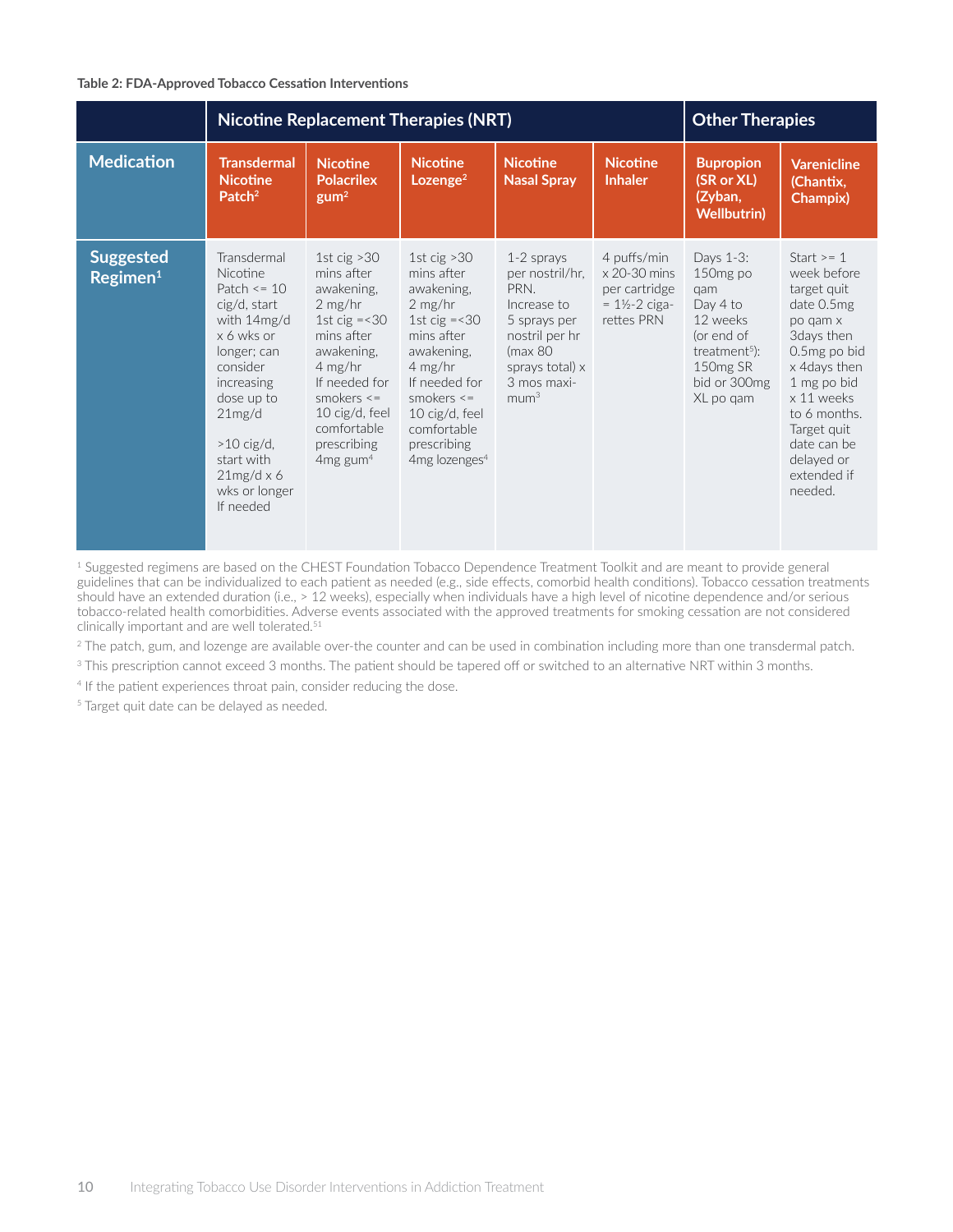#### **References**

1. Benowitz NL, Bernert JT, Foulds J, et al. Biochemical Verification of Tobacco Use and Abstinence: 2019 Update. *Nicotine Tob Res* 2020; **22**(7): 1086-97.

2. Foundation C. Tobacco Dependence Treatment Toolkit, 2021.

3. Guydish J, Passalacqua E, Tajima B, Chan M, Chun J, Bostrom A. Smoking prevalence in addiction treatment: a review. *Nicotine Tob Res* 2011; **13**(6): 401-11.

4. Hurt RD, Offord KP, Croghan IT, et al. Mortality following inpatient addictions treatment: Role of tobacco use in a community-based cohort. *Jama*  1996; **275(**14): 1097-103.

5. Bandiera FC, Anteneh B, Le T, Delucchi K, Guydish J. Tobacco-related mortality among persons with mental health and substance abuse problems. *PloS one* 2015; **10**(3): e0120581.

6. Knudsen HK, Studts JL, Boyd S, Roman PM. Structural and cultural barriers to the adoption of smoking cessation services in addiction treatment organizations. *Journal of addictive diseases* 2010; **29**(3): 294-305.

7. Gentry S, Craig J, Holland R, Notley C. Smoking cessation for substance misusers: A systematic review of qualitative studies on participant and provider beliefs and perceptions. *Drug Alcohol Depend* 2017; **180**: 178-92.

8. Prochaska JJ, Delucchi K, Hall SM. A meta-analysis of smoking cessation interventions with individuals in substance abuse treatment or recovery. *J Consult Clin Psych* 2004; **72**(6): 1144.

9. Mendelsohn CP, Wodak Am A. Smoking cessation in people with alcohol and other drug problems. *Aust Fam Physician* 2016; **45**(8): 569-73.

10. Apollonio D, Philipps R, Bero L. Interventions for tobacco use cessation in people in treatment for or recovery from substance use disorders. *citation 10 journal: Cochrane Database of Sys Rev* 2016; (11).

11. Thurgood SL, McNeill A, Clark-Carter D, Brose LS. A Systematic Review of Smoking Cessation Interventions for Adults in Substance Abuse Treatment or Recovery. *Nicotine Tob Res* 2016; **18**(5): 993-1001.

12. McKelvey K, Thrul J, Ramo D. Impact of quitting smoking and smoking cessation treatment on substance use outcomes: An updated and narrative review. *Addict Behav* 2017; **65**: 161-70.

13. Marynak K, VanFrank B, Tetlow S, et al. Tobacco cessation interventions and smoke-free policies in mental health and substance abuse treatment facilities—United States, 2016. *Morbidity and Mortality Weekly Report* 2018; **67**(18): 519.

14. Weinberger AH, Platt J, Esan H, Galea S, Erlich D, Goodwin RD. Cigarette smoking is associated with increased risk of substance use disorder relapse: a nationally representative, prospective longitudinal investigation. *The Journal of clinical psychiatry* 2017; **78**(2): e152-e160.

15. Hser Y-I, McCarthy WJ, Anglin MD. Tobacco use as a distal predictor of mortality among long-term narcotics addicts. *Preventive medicine* 1994; **23**(1): 61-9.

16. Krist AH, Davidson KW, Mangione CM, et al. Interventions for tobacco smoking cessation in adults, including pregnant persons: US Preventive Services Task Force recommendation statement. *Jama* 2021; **325**(3): 265-79. 17. Secades-Villa R, Aonso-Diego G, García-Pérez Á, González-Roz A. Effectiveness of contingency management for smoking cessation in substance users: A systematic review and meta-analysis. *J Consult Clin Psychol* 2020; **88**(10): 951-64.

18. Nomura A, Tanigawa T, Muto T, et al. Clinical Efficacy of Telemedicine Compared to Face-to-Face Clinic Visits for Smoking Cessation: Multicenter Open-Label Randomized Controlled Noninferiority Trial. *J Med Internet Res* 2019; **21**(4): e13520.

19. Hartmann-Boyce J, Chepkin SC, Ye W, Bullen C, Lancaster T. Nicotine replacement therapy versus control for smoking cessation. *Cochrane Database Syst Rev* 2018; **5**(5): Cd000146.

20. Cahill K, Stevens S, Perera R, Lancaster T. Pharmacological interventions for smoking cessation: an overview and network meta‐analysis. Cochrane Database Sys Rev 2013; (5).

21. Chang PH, Chiang CH, Ho WC, Wu PZ, Tsai JS, Guo FR. Combination therapy of varenicline with nicotine replacement therapy is better than varenicline alone: a systematic review and meta-analysis of randomized controlled trials. *BMC Public Health* 2015; **15**: 689.

22. Lindson N, Chepkin SC, Ye W, Fanshawe TR, Bullen C, Hartmann-Boyce J. Different doses, durations and modes of delivery of nicotine replacement therapy for smoking cessation. *Cochrane Database Syst Rev* 2019; **4**(4): Cd013308.

23. Leone FT, Zhang Y, Evers-Casey S, et al. Initiating Pharmacologic Treatment in Tobacco-Dependent Adults. An Official American Thoracic Society Clinical Practice Guideline. *Am J Respir Crit Care Med* 2020; **202**(2): e5-e31. 24. Zawertailo L, Hendershot CS, Tyndale RF, et al. Personalized dosing of nicotine replacement therapy versus standard dosing for the treatment of

individuals with tobacco dependence: study protocol for a randomized placebo-controlled trial. *Trials* 2020; **21**(1): 592. 25. Steinberg MB, Bover Manderski MT, Wackowski OA, Singh B, Strasser

AA, Delnevo CD. Nicotine Risk Misperception Among US Physicians. *Journal of General Internal Medicine* 2020.

26. US Department of Health and Human Services. Surgeon General's Report: The health consequences of smoking—50 years of progress. *Rockville: Public Health Service, Office of the Surgeon General* 2014.

27. Bailey SR, Hagen SA, Jeffery CJ, et al. A randomized clinical trial of the efficacy of extended smoking cessation treatment for adolescent smokers. *Nicotine Tob Res* 2013; **15**(10): 1655-62.

28. Control AAoPSoT, Groner JA, Nelson KE, et al. Clinical practice policy to protect children from tobacco, nicotine, and tobacco smoke. *Pediatrics* 2015; **136**(5): 1008-17

29. American Academy of Pediatrics. Fact Sheet: Supporting Youth who are Addicted to Nicotine: Advice for Pediatricians. 2019. [https://downloads.aap.](https://downloads.aap.org/RCE/Factsheet_Supporting_Youth_Addicted_to_Nicotine.pdf) [org/RCE/Factsheet\\_Supporting\\_Youth\\_Addicted\\_to\\_Nicotine.pdf](https://downloads.aap.org/RCE/Factsheet_Supporting_Youth_Addicted_to_Nicotine.pdf)

30. Vallata A, O'Loughlin J, Cengelli S, Alla F. Predictors of Cigarette Smoking Cessation in Adolescents: A Systematic Review. *Journal of Adolescent Health* 2021; **68**(4): 649-57.

31. American College of Obstetricians and Gynecologists Tobacco and Nicotine Cessation During Pregnancy: ACOG Committee Opinion, Number 807. *Obstet Gynecol* 2020; **135**(5): e221-e9.

32. Hartmann-Boyce J, Theodoulou A, Farley A, et al. Interventions for preventing weight gain after smoking cessation. *Cochrane Database Syst Rev* 2021; **10**(10): Cd006219.

33. Hughes JR, Keely J, Naud S. Shape of the relapse curve and long-term abstinence among untreated smokers. *Addiction* 2004; **99**(1): 29-38. 34. Lindson‐Hawley N, Thompson TP, Begh R. Motivational interviewing for

smoking cessation. *Cochrane Database of Systematic Reviews* 2015; (3). 35. Lindson N, Aveyard P, Hughes JR. Reduction versus abrupt cessation in smokers who want to quit. *Cochrane Database Syst Rev* 2010; (3): Cd008033. 36. Ebbert JO, Hughes JR, West RJ, et al. Effect of varenicline on smoking cessation through smoking reduction: a randomized clinical trial. *JAMA* 2015; **313**(7): 687-94.

37. Moore D, Aveyard P, Connock M, Wang D, Fry-Smith A, Barton P. Effectiveness and safety of nicotine replacement therapy assisted reduction to stop smoking: systematic review and meta-analysis. *BMJ* 2009; **338**. 38. National Academies of Sciences E, Medicine. Public health consequences of e-cigarettes. 2018.

39. Rigotti NA. Balancing the Benefits and Harms of E-Cigarettes: A National Academies of Science, Engineering, and Medicine Report. *Annals of Internal Medicine* 2018; **168**(9): 666-7.

40. US Food and Drug Administration FDA Permits Marketing of E-Cigarette Products, Marking First Authorization of Its Kind by the Agency. 2021. [https://](https://www.fda.gov/news-events/press-announcements/fda-permits-marketing-e-cigarette-products-marking-first-authorization-its-kind-agency) [www.fda.gov/news-events/press-announcements/fda-permits-market](https://www.fda.gov/news-events/press-announcements/fda-permits-marketing-e-cigarette-products-marking-first-authorization-its-kind-agency)[ing-e-cigarette-products-marking-first-authorization-its-kind-agency.](https://www.fda.gov/news-events/press-announcements/fda-permits-marketing-e-cigarette-products-marking-first-authorization-its-kind-agency)

41. Gentry S, Forouhi NG, Notley C. Are Electronic Cigarettes an Effective Aid to Smoking Cessation or Reduction Among Vulnerable Groups? A Systematic Review of Quantitative and Qualitative Evidence. *Nicotine Tob Res* 2019; **21**(5): 602-16.

42. Hartmann-Boyce J, McRobbie H, Butler AR, et al. Electronic cigarettes for smoking cessation. *Cochrane Database Sys Rev* 2021; (4).

43. McCuistian C, Kapiteni K, Le T, Safier J, Delucchi K, Guydish J. Reducing tobacco use in substance use treatment: An intervention to promote tobacco-free grounds. *Journal of Substance Abuse Treatment* 2021.

44. Center PLH. U.S. State Laws Requiring Tobacco-Free Grounds for Mental Health and Substance Use Facilities 2020. [https://www.publichealthlaw](https://www.publichealthlawcenter.org/sites/default/files/resources/Tobacco-Free-State-Policies-Mental-Health-Substance-Use-Facilities.pdf)[center.org/sites/default/files/resources/Tobacco-Free-State-Policies-Men](https://www.publichealthlawcenter.org/sites/default/files/resources/Tobacco-Free-State-Policies-Mental-Health-Substance-Use-Facilities.pdf)[tal-Health-Substance-Use-Facilities.pdf.](https://www.publichealthlawcenter.org/sites/default/files/resources/Tobacco-Free-State-Policies-Mental-Health-Substance-Use-Facilities.pdf)

45. Guydish J, Wahleithner J, Williams D, Yip D. Tobacco-free grounds implementation in California residential substance use disorder (SUD) treatment programs. *J Addict Dis* 2020; **38**(1): 55-63.

46. Assembly Bill No.541 Chapter 150. An act to add Section 11756.5 to the Health and Safety Code, relating to substance abuse disorder treatment. [https://leginfo.legislature.ca.gov/faces/billPdf.xhtml?bill\\_](https://leginfo.legislature.ca.gov/faces/billPdf.xhtml?bill_id=202120220AB541&version=20210AB54194CHP) [id=202120220AB541&version=20210AB54194CHP](https://leginfo.legislature.ca.gov/faces/billPdf.xhtml?bill_id=202120220AB541&version=20210AB54194CHP)

47. Skelton E, Tzelepis F, Shakeshaft A, Guillaumier A, McCrabb S, Bonevski B. Integrating smoking cessation care in alcohol and other drug treatment settings using an organizational change intervention: a systematic review. *Addiction* 2018; **113**(12): 2158-72.

48. Rojewski AM, Bailey SR, Bernstein SL, et al. Considering Systemic Barriers to Treating Tobacco Use in Clinical Settings in the United States. *Nicotine Tob Res* 2019; **21**(11): 1453-61.

49. Guydish J, Le T, Hosakote S, et al. Tobacco use among substance use disorder (SUD) treatment staff is associated with tobacco-related services received by clients. *Journal of Substance Abuse Treatment* 2022; **132**. 50. Guydish J, Le T, Campbell B, Yip D, Ji S, Delucchi K. Drug abuse staff and clients smoking together: A shared addiction. *J Subst Abuse Treat* 2017; **76**: 64-8. 51. Ebbert J, Jimenez-Ruiz C, Dutro MP, Fisher M, Li J, Hays JT. Frequently Reported Adverse Events With Smoking Cessation Medications: Post Hoc Analysis of a Randomized Trial. *Mayo Clin Proc* 2021; **96**(7): 1801-11. 52. Nutt DJ, Phillips LD, Balfour D, Curran HV, Dockrell M, Foulds J, Fagerstrom K, Letlape K, Milton A, Polosa R, Ramsey J. Estimating the harms of nicotine-containing products using the MCDA approach. European addiction research. 2014;20(5):218-25.